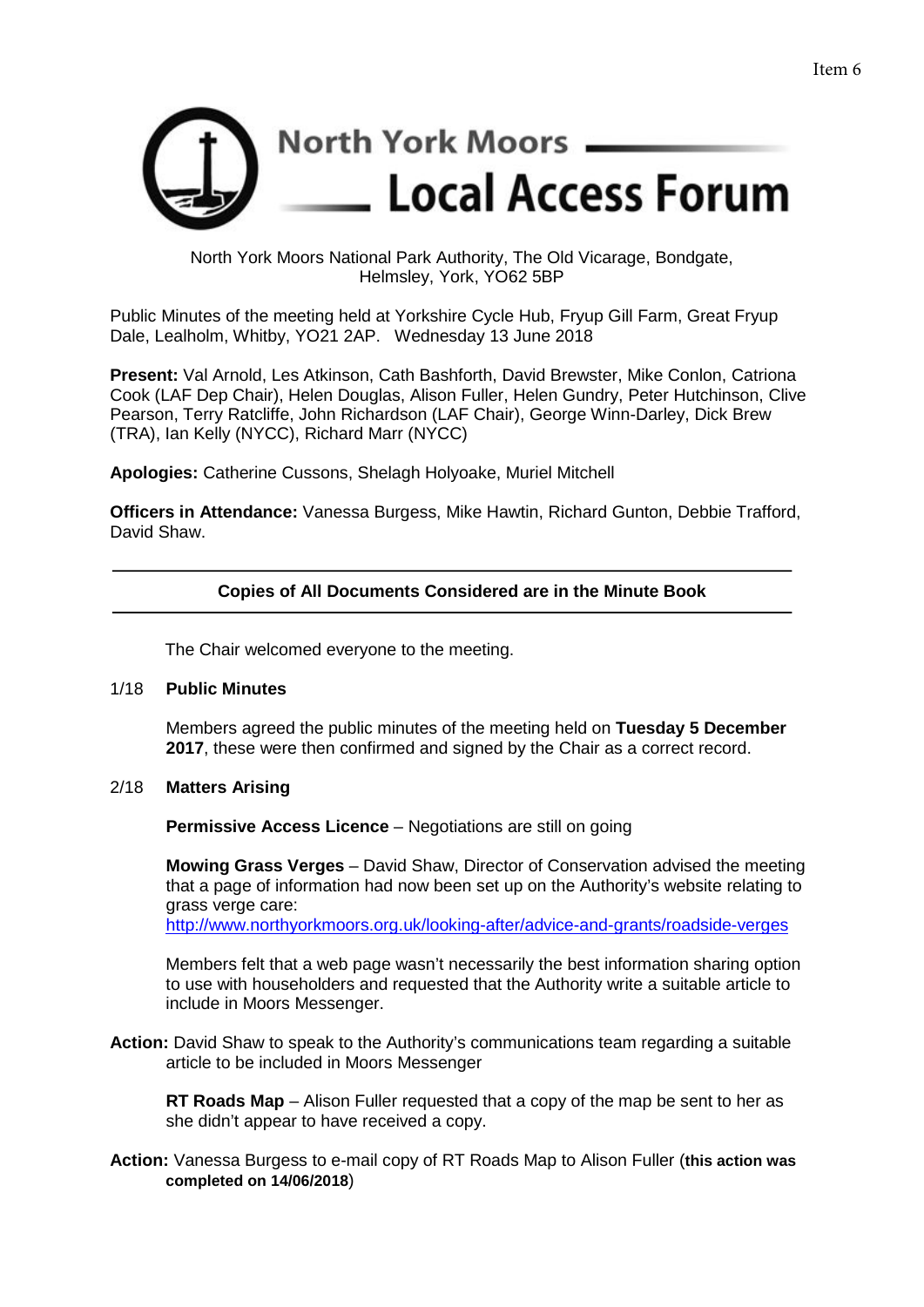**Cinder Path** – Richard Gunton, Director of Park Services advised members that a newly drafted plan would be going out to Public consultation in the summer.

**Creation of Public/Permissive Bridleway** – Debbie Trafford, Head of Recreation and Ranger Services agreed to speak further to Briony Fox, Director of Polyhalite Projects regarding this issue.

**Action:** Debbie Trafford to speak to Briony Fox, and then further update LAF members at the December meeting.

**Guidelines for the organisation of recreational events** – Debbie Trafford reported that a document was now in draft format, she will shortly send on to Working Group members for their perusal/feedback. Debbie thanked all concerned for their help with this item of work.

**Action:** Debbie Trafford to send draft document to Working Group members

### 3/18 **Role and Purpose of LAF**

Debbie Trafford presented members with a couple of power point slides on the role/purpose of the LAF stating that the group should operate at a strategic, advisory level and that greater focus should be placed on getting the best from the group by way of substantive action points:

- Possible solutions to issues
- Future actions/policies
- Recognition of constraints
- Formation of possible sub groups, on areas which need a specific focus

Members agreed and made no comments.

# 4/18 **Update on NYCC role – RoW and UURs/TROs**

Ian Kelly and Richard Marr (NYCC) updated LAF members on NYCC's role in relation to RoW, UUR/TRO work.

Ian Kelly gave members some brief background information and stated that whilst NYCC highways deal with tarmac paths, there are 740km of UURs in the County, 350Km of which are within the North York Moors area. Ian Kelly informed members about a recent BES Exec Members report which approved the transfer of maintenance responsibilities between NYCC Highway and Countryside Access Services in March of this year. The report also made reference to a pilot project undertaken by the NYMNPA working in partnership with CAS and clarified some of the finer detail on the transfer. Ian Kelly hoped that sharing the report with LAF members would help clarify any future queries regarding responsibilities between teams.

When LAF members queried why RoW work didn't simply sit within the remit of the NYMNPA, both NYCC and NYMNPA Officers stressed the need for joint working in relation to RoW and UURs work as neither organisation had sufficient resources in house to manage/maintain such a large network of paths on their own.

Terry Ratcliffe, LAF Members asked NYCC Officers about their policy on recording the status of UURs.

**Action:** Ian Kelly to e-mail BES report to Vanessa Burgess so she can forward on the LAF members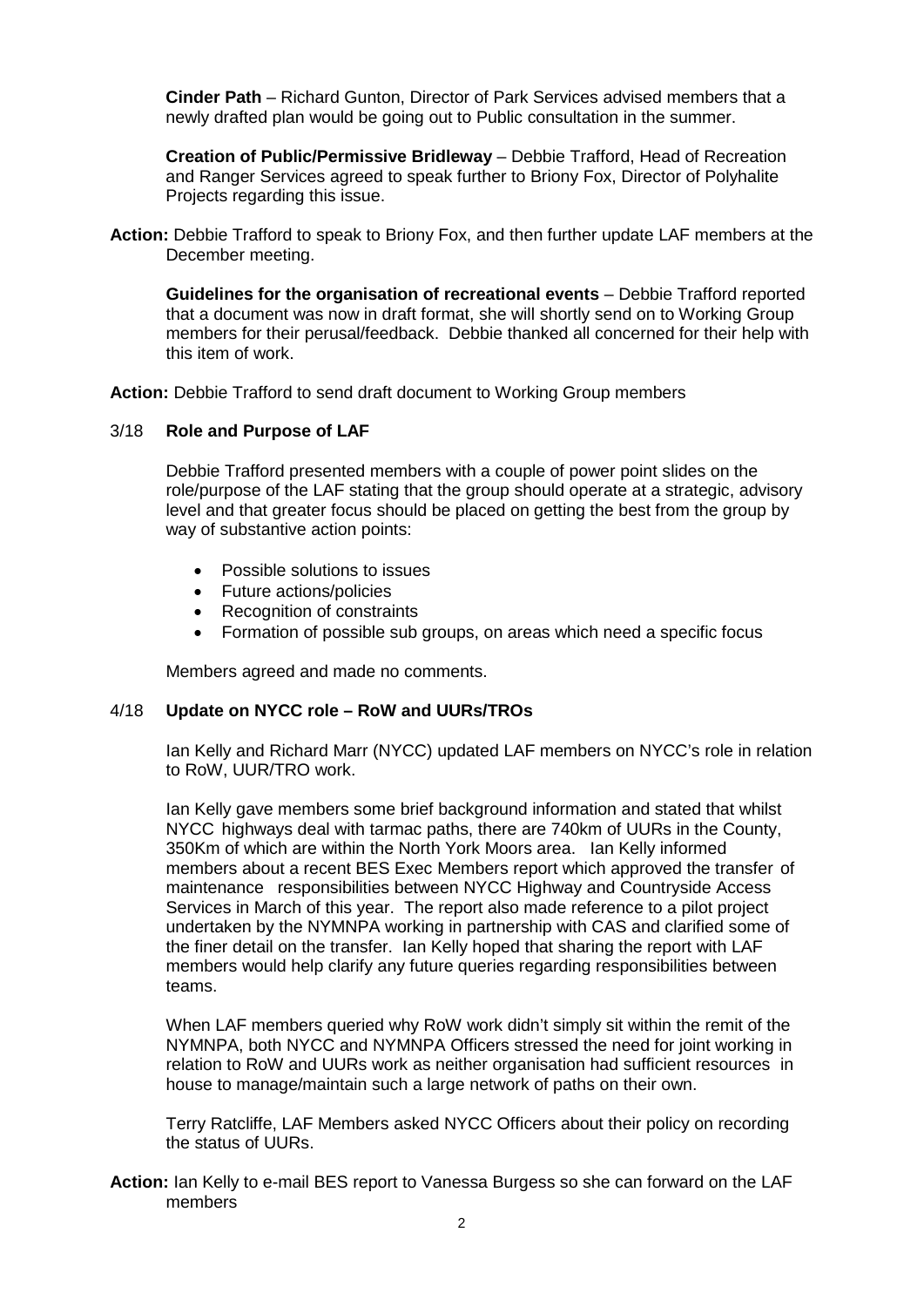**Action:** Richard Marr to investigate and advise LAF members on NYCC UUR recording

George-Winn Darley, LAF Member commented that it would be a logical step to input this UUR issue to the National Park Review.

Ian Kelly commented that NYCC's decision to allocate £150K from its central grant to UUR work across the County was a positive step forward and hopefully improvements to some of the unsurfaced roads could be made in collaboration with the NYMNPA. If the NYMNPA were to take on UURs from NYCC again, it is unlikely that this money could be made available for NP use and therefore the NP would need to fund any work from its existing ROW budget. LAF members to discuss with NYMNPA re: work on UURs going forward.

On the subject of grass verges, Richard Marr advised LAF members that legally it was NYCC's role to maintain verges, but they are only cut for safety reasons and NYCC had not taken any active steps to prohibit land/homeowners from maintaining verges.

David Brewster, LAF Member commented that the National Park Review was a good opportunity for Government funding of UURs to go direct to National Parks.

### 5/18 **Lost Ways**

Ian Kelly advised LAF members that NYCC had no capacity, nor was there any obligation or Statutory duty for NYCC Officers to investigate routes not recorded. He went on to say, that a pilot project undertaken in 2007 by Natural England on this subject was abandoned only a year later due to the enormity of the task involved.

Terry Ratcliffe, LAF Members asked NYCC Officers what happens regarding user evidence which has already been given?

A Brief discussion followed, with Ian Kelly concluding the discussion by informing LAF members that user evidence had to be considered on a case by case basis, but that this work was now a high priority for his team, processing of the information was now underway and Officers were conscious of the need to work closer with applicants.

### 6/18 **DAG Update**

David Brewster, LAF Member and DAG Representative updated the meeting on the work of the NYM's Disability Advisory Group. David informed members that the NPA had been successful in obtaining additional funding which included an element for disabled access on projects such as Land of Iron Project and Ryevitalise. David commented that while there is meaningful disabled access in the NYMNP, the National Park were actually still fairly poor at communicating information on the accessible network. David commented that Debbie Trafford spoke to DAG at the last meeting about this issue and proposed an improved system based on the Miles Without Stiles format.

Brief discussion followed on the Miles without Stiles initiative, with Debbie Trafford advising LAF members that the Authority was committed to increasing stile free routes throughout the NPA using the gap, gate, stile principle.

Helen Gundry commented that all Moorsbus services are wheelchair accessible, so encouraging more disabled people to access the NYMNP.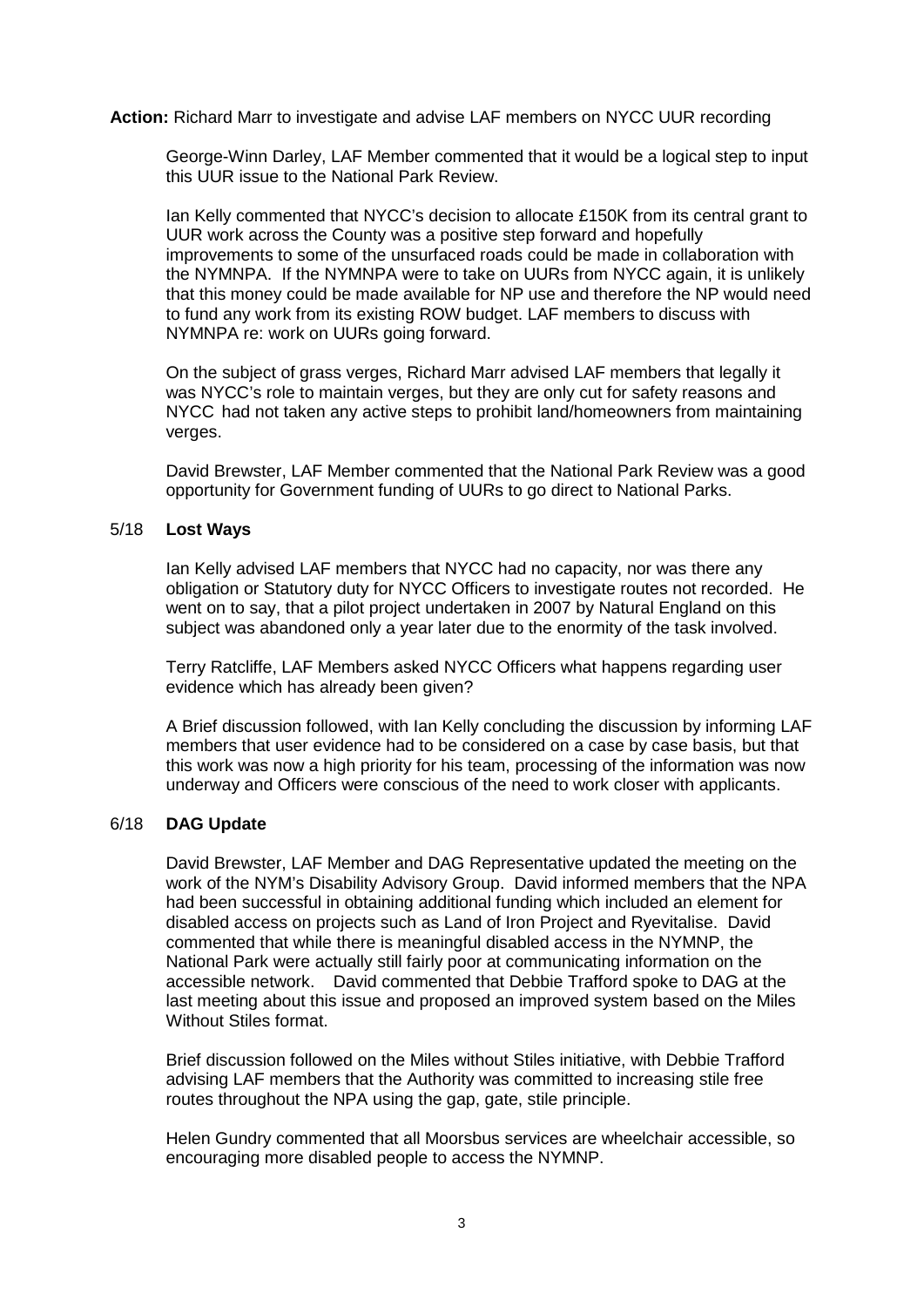The meeting acknowledged that there were many 'different barriers' which challenged access to the National Park.

**Action:** David Brewster to update LAF members further on this issue at a future meeting

**Action:** Debbie Trafford to include Moorsbus, wheelchair accessibility information on the Authority's website.

Before moving on to the next agenda item Richard Gunton, Director of Park Services briefly informed the meeting about some work currently being undertaken by York University to measure the NPA's' Social return on Investment'.

## 7/18 **Tree Diseases**

David Shaw, Director of Conservation informed the meeting that Elizabeth Clements, Deputy Director of Conservation (Head of Natural Environment) was leading on drafting a biosecurity policy for the NYMNPA and that a draft protocol had been pulled together. Mike Hawtin the Authority's Outdoor Activity Tourism Officer advised that the NYMNPA was also keen to promote its Outdoor Activity code of conduct with visitors to the National Park.

George Winn-Darley, LAF Members requested that the above topic, including Biosecurity be considered as a recurring item on future LAF agendas.

**Action:** John Richardson, LAF Chair and Vanessa Burgess, LAF Sec to action for future LAF meetings

### 8/18 **Livestock Worrying**

George Winn-Darley commented that this was a serious issue. Authority Officers agreed, saying it was important to recognise the serious impact of the issue. Debbie Trafford informed members about the Sheep Watch initiative and advised that the Authority was keen to identify trends and communicate the issues via Moors Messenger and Social Media. Debbie informed the meeting that a joint event (Dog Trust/NY Police) was due to be held soon at Cawthorn Camp to encourage dog owners to act in a responsible manner when out with their dogs. It was suggested that a sub group be set up to look at this issue in greater detail.

A brief discussion followed on:

- Challenges in relation to open moorland areas
- Training/PAWS Parks (land owners renting out small areas of their land (half hour slots) for owners to exercise their dogs on).
- Forestry Commission ponds specifically allocated for 'Dog Dips'
- York Council Local Policy in place covering this issue

**Action:** Debbie Trafford to send e-mail to canvas for sub group members

### 9/18 **Malton to Pickering Cycle Route**

Helen Gundry, LAF Member advised the meeting that the deadline for the submission of the bid had been extended, due to the slow progress currently being made towards finalising the bid paperwork. It was hoped that 100% funding could be applied for.

**Action:** Debbie Trafford to write in support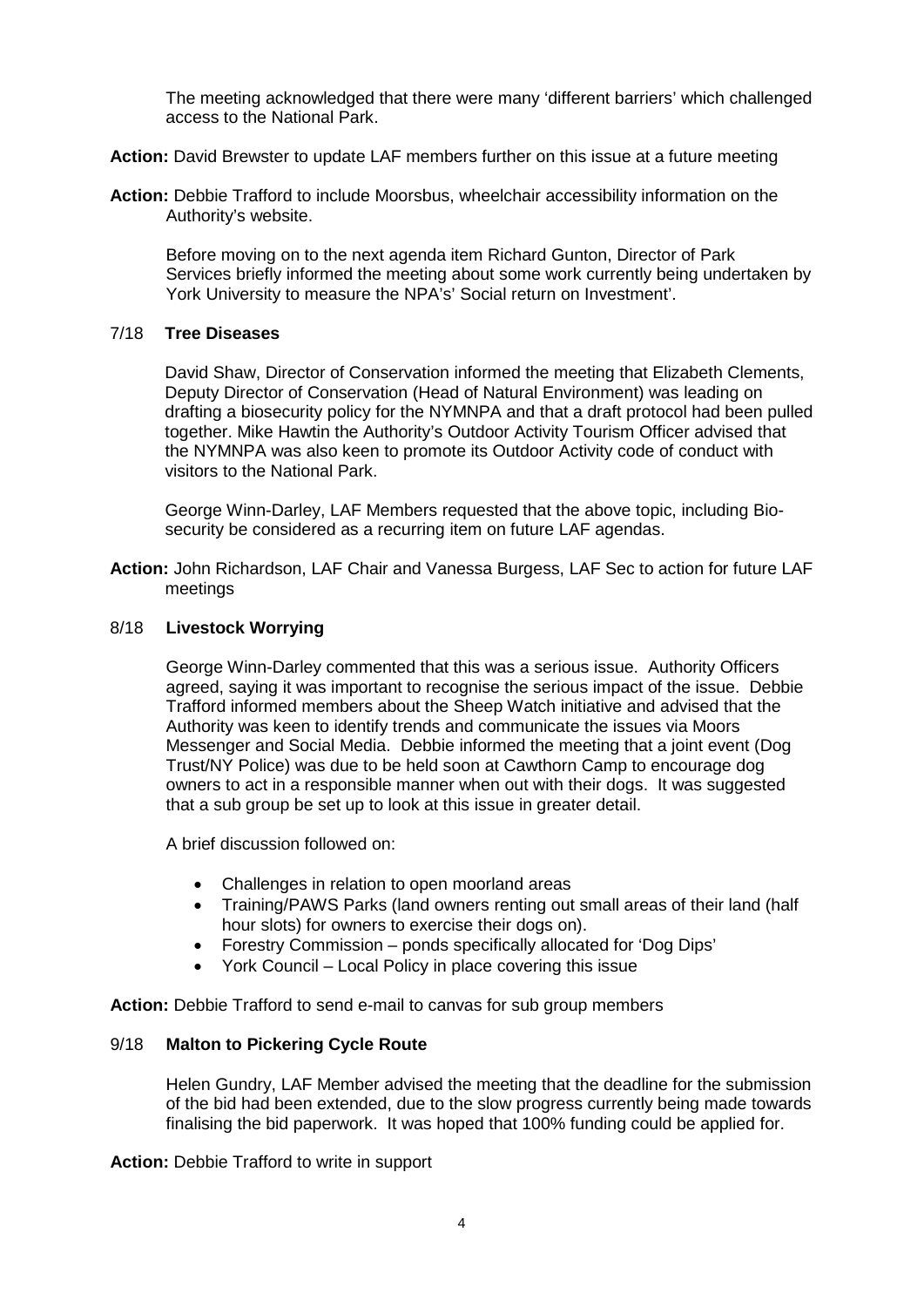### 10/18 **Moorsbus**

Helen Gundry updated members saying that frustratingly, lack of funding had restricted Moorsbus service development. Might the NYMNPA be able to view Moorsbus as providing sustainable transport in support of other tourism projects which are funded to encourage visitors into the NYMNP and thus receive an element of funding towards Moors bus service development work? It was agreed that the subject of public transport and vehicles in the National Park be discussed again at a future meeting.

- **Action:** Debbie Trafford to discuss this suggestion further with Tom Stephenson, the Authority's External Funding Officer
- **Action:** John Richardson, LAF Chair and Vanessa Burgess, LAF Sec to action for future LAF meetings

### 11/18 **Footpath/Footbridge Update**

Les Atkinson, Authority/LAF Member updated the meeting on work completed on Harwood Dale Footpath and the need for a footbridge on Black Dyke Slack to join up two sides of the moor. Debbie Trafford informed the meeting that the Ranger team were due to clean out the drain at Black Dyke Slack in an effort to alleviate some of the problems.

A brief discussion followed regarding the on-going issues at Seggimire Lane. Richard Marr, NYCC, informed the meeting that NYCC continue to monitor/inspect Seggimire on a monthly basis, plus monitor Police accident history, but at present there was no direct evidence to show there was a need to prohibit Motorcycles/vehicles.

# **Val Arnold, LAF member left the meeting at Midday**

### 12/18 **Items for Future Meetings**

- Tree/Animal Disease/Bio-Security
- Public Transport/Vehicles in the National Park
- Operation Owl
- Sub group Livestock Worrying
- DAG update
- UUR work going forward

### 13/18 **A.O.B**

Mike Conlon, LAF Member, informed members of access restrictions being imposed by some landowners. He was concerned that these restrictions were directly linked to the recent actions of North Yorkshire Police and the NPA in relation to Operation Owl (Raptor Persecution). Debbie Trafford informed the meeting that the forthcoming Joint Parish Forum would include an update on Operation Owl, and stated that there have been a number of reports made by walkers who have been made to feel intimidated on Open Access land. This appears to be due to varying interpretations of OA legislation. GWD and DT agreed that this is a topic which should be addressed at the next LAF meeting.